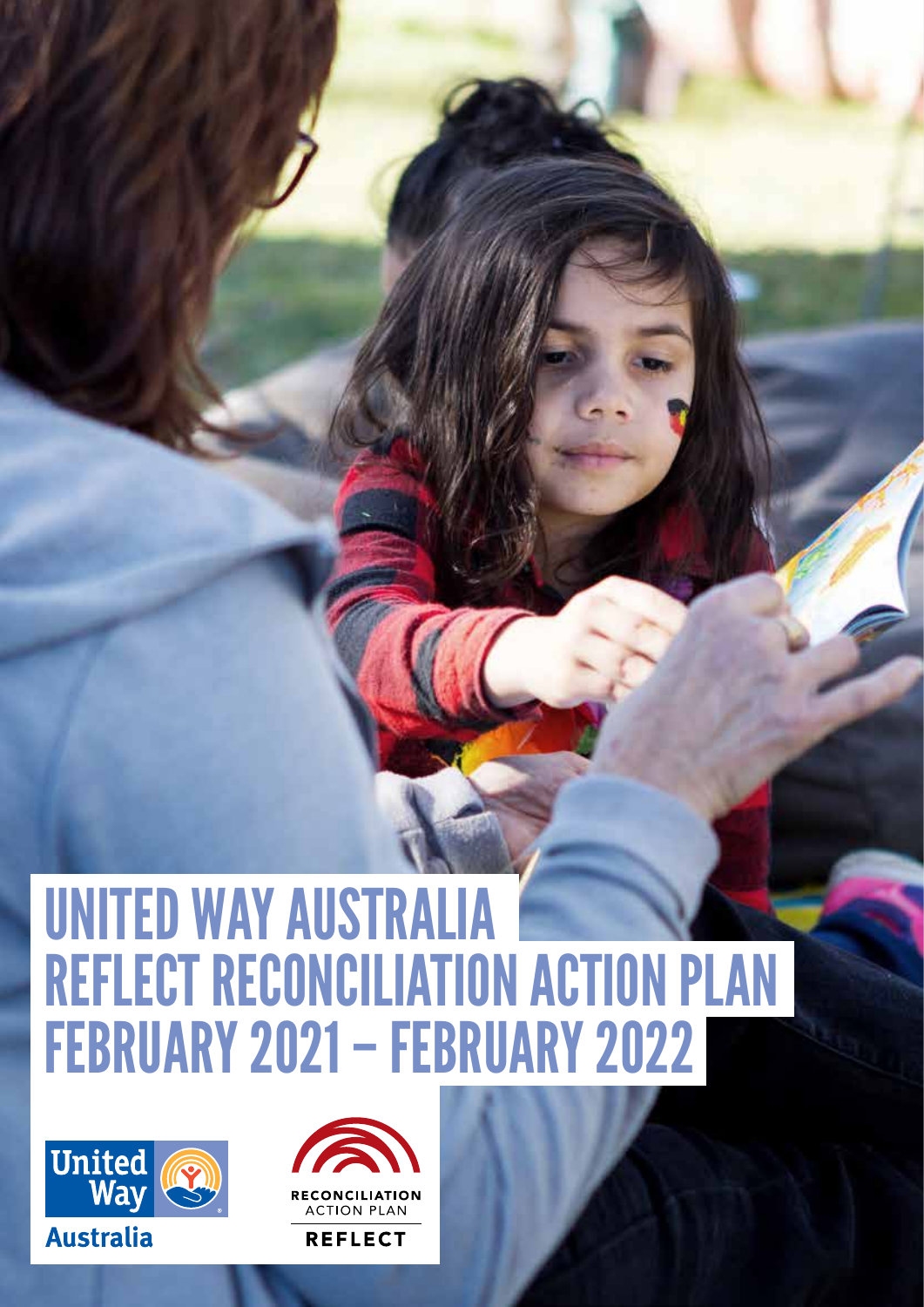UNITED WAY AUSTRALIA ACKNOWLEDGES THAT STAFF LIVE AND WORK ACROSS MANY UNCEDED ABORIGINAL LANDS, WITH THE HIVE ENGAGED IN DEEP WORK ON DARUG COUNTRY. WE ACKNOWLEDGE CUSTODIANS WHOSE KNOWLEDGE, CULTURES AND ISTOMS HAVE NURTURED, AND CONTINUE TO NURTURE LAND AND PEOPLES SINCE THE DREAMING. WE PAY OUR RESPECTS TO ELDERS, PAST, PRESENT AND EMERGING, AND TO ALL ABORIGINAL AND TORRES STRAIT ISLANDER PEOPLES WHOM WE WORK ALONGSIDE. WE ENDEAVOUR WORK TOGETHER AS ONE TO STRENGTHEN LOCAL COMMUNITIES AND WE RESPECT THE CULTURES AND TRADITIONS OF ALL ABORIGINAL AND TORRES STRAIT ISLANDER PEOPLES. WE COMMIT TO THE JOURNEY RECONCILIATION, ADMITTING WE MAY NOT ALWAYS RIGHT, BUT APPROACH THIS PROCESS WITH OPEN AND HUMBLE HEARTS, AND THE INTENTION TO DO BETTER.

OUR PARTNERSHIPS 2000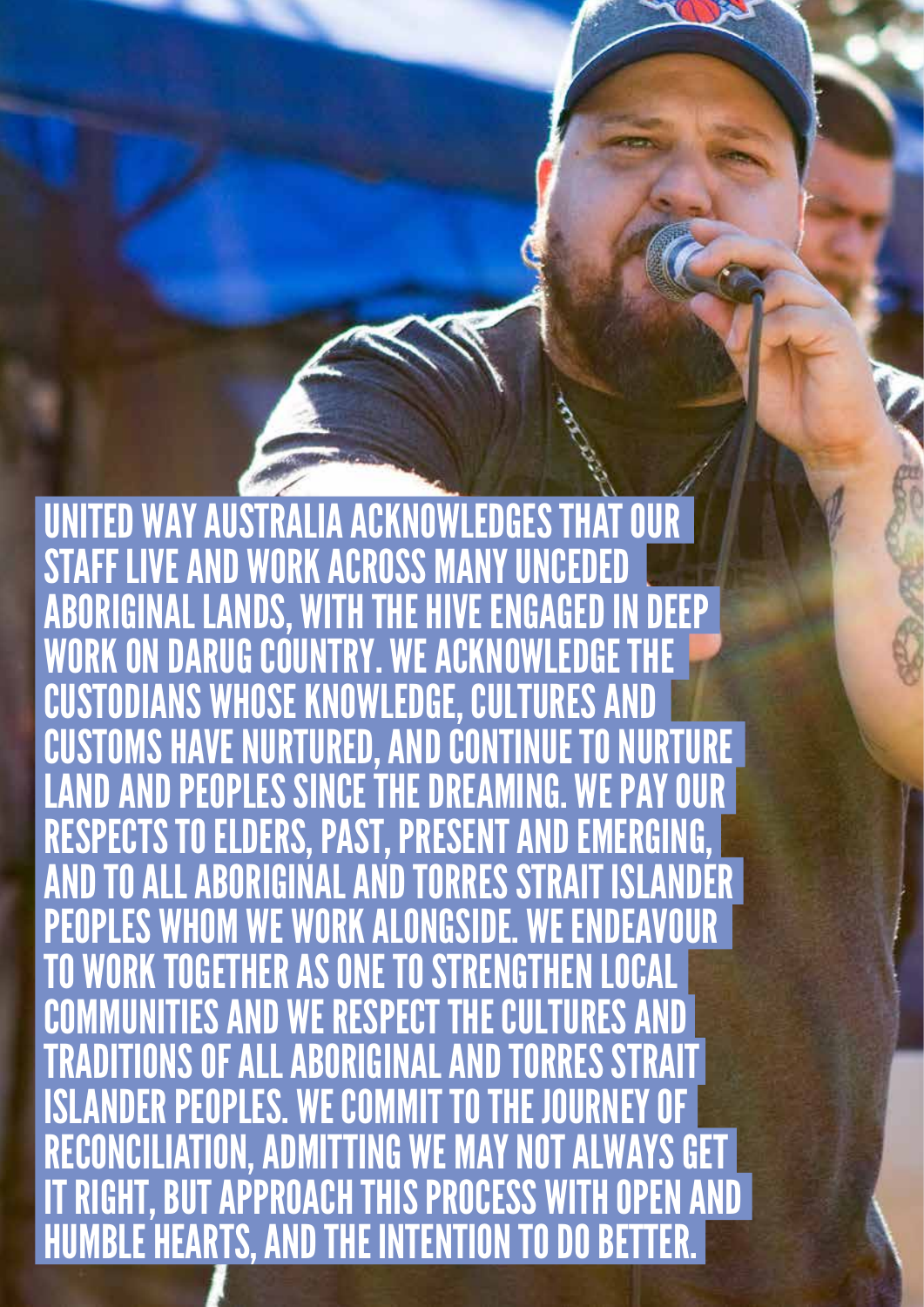# CONTENTS

| <b>Our Reconciliation Action Plan  3</b> |  |
|------------------------------------------|--|
| Our Partnerships & Current Activities  4 |  |
| <b>Our RAP</b>                           |  |
|                                          |  |
| Respect  6                               |  |
|                                          |  |
| Governance  8                            |  |
|                                          |  |
|                                          |  |
|                                          |  |
|                                          |  |



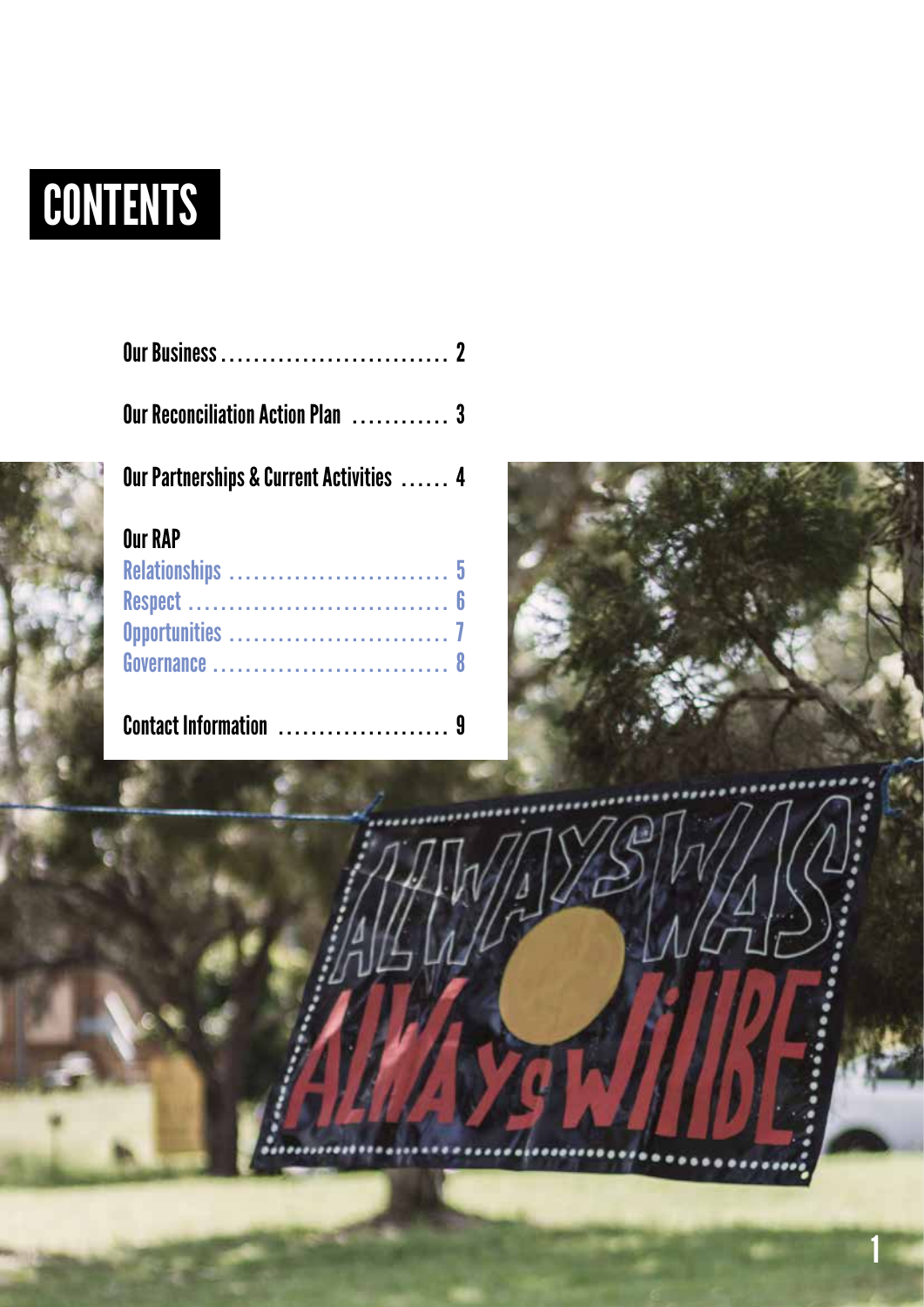### **OUR** BUSINESS

#### United Way Australia (UWA) focuses on strengthening communities and improving outcomes for children before they start school.

We recognise that supporting children to start school well requires support across a number of domains, including at home learning opportunities, formal early education, and quality of early education, access to child health screenings, and strong families and communities for children to grow up in. United Way Australia operate the Dolly Parton's Imagination Library (DPIL) delivering books to over 9000 children across 103 affiliate locations within Australia in 2020, delivering a free book every month until the child turns 5 years old. This program is founded on the overwhelming evidence of the impact of reading for children upon their literacy and speech development. The Hive in Mt Druitt is a Collective Impact team within UWA which endeavours specifically to help all children in Mt Druitt area start school well through collaborative early year's initiatives and grass roots community development. The Hive directly support children before they start school through delivering the DPIL program, a child health screening program; 1:1 support for families to overcome barriers to enrol children into preschool and childcare, through the delivery of quality training for early childhood centres across the Mt Druitt postcode, as well as a range of community development initiatives.

United Way Australia has a total of 17 staff members. We operate with a team of 10 people who lead our fundraising, corporate partnerships and Dolly Parton's Imagination Library initiatives, as well as our finance team.

The Hive Mt Druitt have 7 staff working in Mt Druitt suburbs in community development, child health and early education initiatives United Way Australia also have 1 staff member running a playgroup in the Macquarie Park area. There are two Aboriginal staff members who are part of The Hive team in Mt Druitt, one who is from the Baridja Clan from the Gamilaroi Nation, and one who is from Worimi and Kuku Yalanji Nations.

STATE EARTH

JULIAN LEN

United Way Australia has geographic reach across five states and one territory in Australia through the 103 affiliate locations in which the Dolly Parton's Imagination Library operates. The face to face community development and early years intervention work is isolated within the Macquarie Park and Mt Druitt communities. The Hive Mt Druitt team have an office in Blackett for their work in Mt Druitt, the broader corporate team and head office staff work remotely throughout the greater Sydney region.

United Way Australia has many strong relationships with business', philanthropic funders and community organisations and individuals across Sydney and Australia. These partners assist to fund the programs United Way Australia provide, as well as to deliver the Dolly Parton's Imagination Library throughout Australia. The Hive Mt Druitt is a collective impact organisation, which has collaboration at its core, therefore resulting in strong working relationships with a high number of community members, schools, non-government organisations and local government organisation staff across the Mt Druitt area.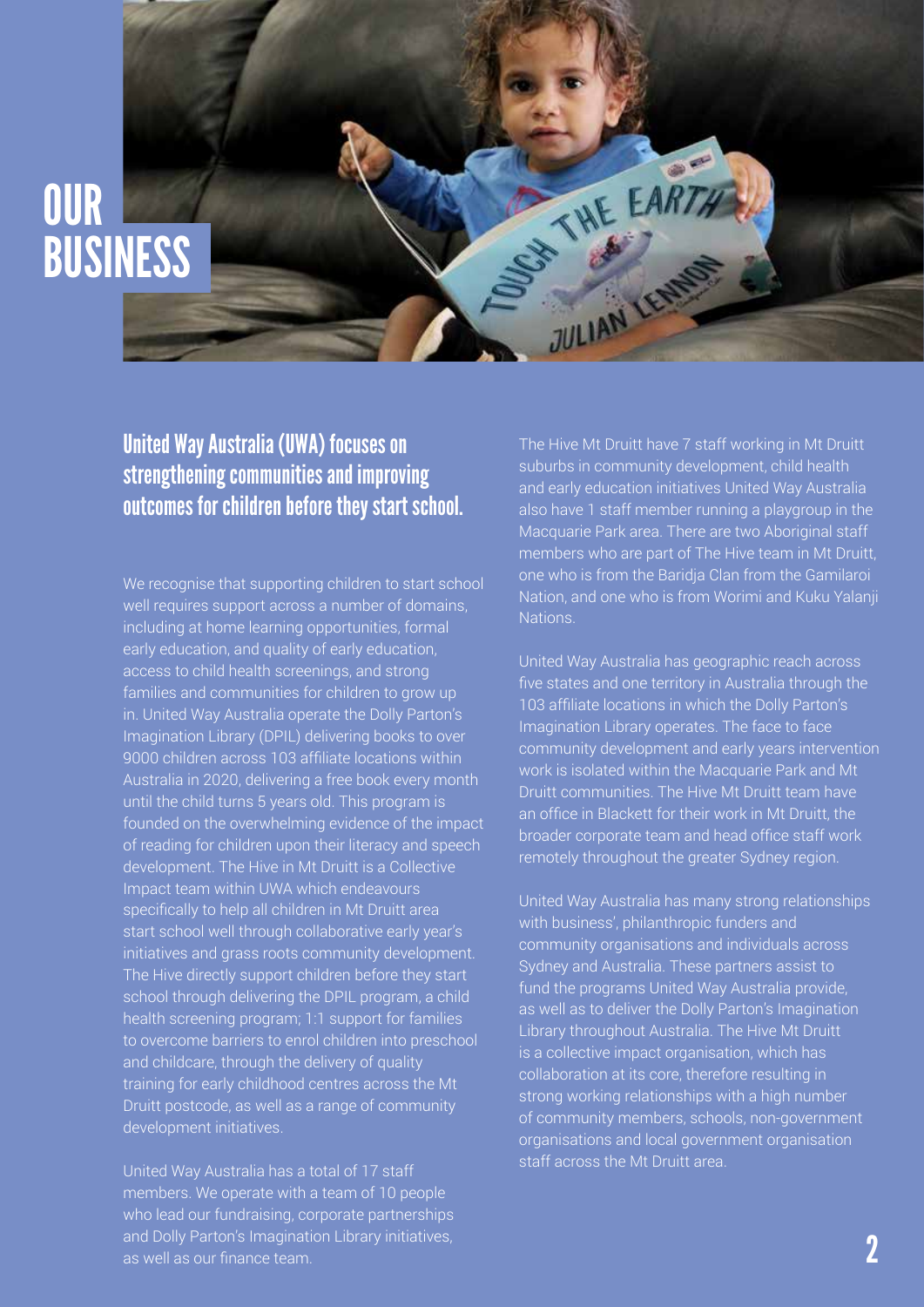### OUR RECONCILIATION ACTION PLAN

#### United Way Australia operate in many communities across Australia which have a large Aboriginal and Torres Strait Islander population.

The Hive works in the Mt Druitt area which has one of the largest urban Aboriginal populations by density in all of Australia, and the DPIL program also operates in many rural communities with large Aboriginal communities. We are also aware that Aboriginal and Torres Strait Islander children are often more likely to experience the range of difficulties and inequities that UWA work towards minimising including disadvantaged communities, health outcomes, literacy levels and overall child development. We reflected upon our intention and understandings of reconciliation, we realised that all staff are at different levels due to their role or the context they work in. The team in the city office have limited contact with Aboriginal communities, whereas The Hive team in Mt Druitt are grateful to work regularly alongside Aboriginal people, however are therefore constantly faced with the reality of inequalities for Aboriginal and Torres Strait Islander People. As a whole organisation, we wanted to develop a RAP, to ensure we are all aware of our responsibility towards reconciliation at all levels of our work, and journey together to learn, reflect and embed our foundations in responsive, considered and ethical practices alongside Aboriginal and Torres Strait Islander Peoples.

Our RAP Champion is our Chief Executive Officer who promotes and drives the RAP within the organisation and is supported by two staff members at The Hive (one who identifies as an Aboriginal person) who have supported the planning of the RAP with their on the ground knowledge and experience. We have identified a group of six staff members from various departments throughout UWA and The Hive who could form a RAP working group to regularly discuss the action steps in the plan, and work together to complete these, while involving wider members of the UWA team to contribute. The Hive work alongside Aboriginal families and stakeholders that the group could involve to seek advice and wisdom about various actions such as reviewing our policies and compensate for their time.

UWA as an organisation is at the beginning of its shared reconciliation journey, recognising that we need to learn and grow together. The Hive has engaged and facilitated events and activities promoting Aboriginal and Torres Strait Islander cultures such as NAIDOC and Aboriginal and Torres Strait Islander Children's Day and have endeavoured to be aware of our practices to ensure they are inclusive and respectful of Aboriginal and Torres Strait Islander people. However there has been no formal plan or deep investigation into our practices, and therefore a Reflect RAP will ensure our foundations are built and are consistent and engaged with by the broader organisation.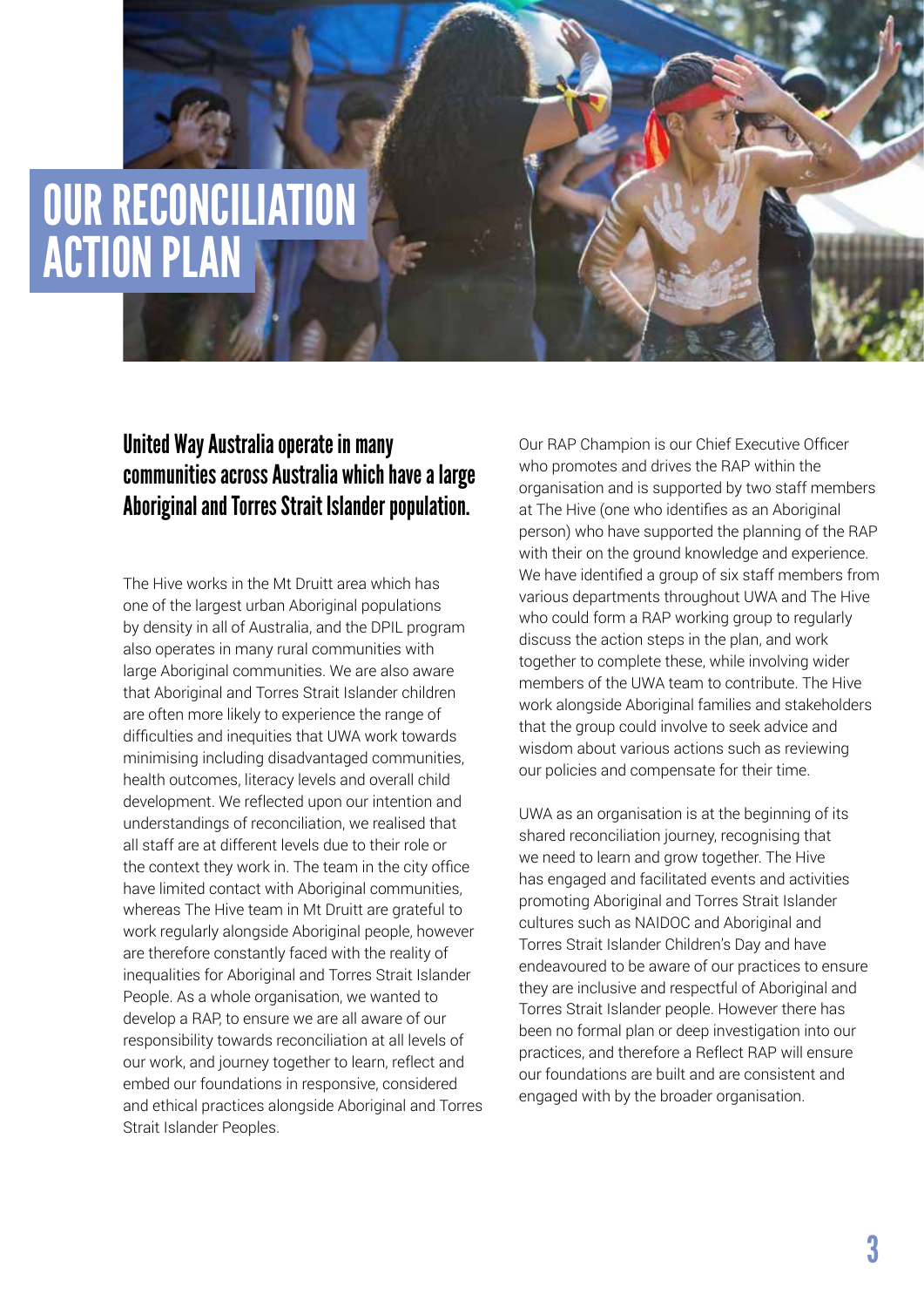### OUR PARTNERSHIPS AND CURRENT ACTIVITIES

్

United Way Australia have a range of corporate partnerships which support United Way's programs through donations, awareness and corporate volunteering.

At this stage there are no corporate partnerships with Aboriginal and/or Torres Strait Islander organisations, and we look forward to intentionally building these throughout our RAP process. The Dolly Parton's Imagination Library program operates throughout various parts of Australia through affiliates that have a range of partners who help to deliver the program, which some include Aboriginal Elders and organisations.

To date, United Way Australia's Sydney team have not participated in any Aboriginal and Torres Strait Islander specific activities or initiatives themselves which is also an area that is acknowledged in needing improvement and will be intentional about through the next year. The DPIL Program has included Aboriginal children's books throughout the program, which the book selection process was supported by Aboriginal Elders.

The Hive have strong working relationship with organisations such as Yawarra Preschool and Ngroo Education through our preschool support work and sharing our venue for their events, as well as a strong relationship with the Aboriginal Education Officer at Willmot Public School who is a key stakeholder in our community development work.

While there is not a close working relationship, The Hive also have a relationship with Babaayn Aboriginal Incorporation through occasional collaboration in Mt Druitt wide initiatives or discussions. The Hive also have built relationships with many Aboriginal families and community members through our community development activities and also our preschool family support. Some of these residents have joined our community development working groups and provide important advice and support in the planning and implementation of community events.

The Hive have either led or collaboratively participate in various activities with other local organisations. This has included collaboratively organising a NAIDOC event for the Willmot community that is intentionally about celebration of Aboriginal and Torres Strait Islander cultures, and not for organisations to promote their programs. The event involves performances by local performers, stalls selling art and jewellery by local artists, and multiple themed activities for children and adults. The Hive also celebrated Aboriginal and Torres Strait Islander Children's Day with 20 days of giveaway packs of books and craft activities that were influenced by Aboriginal culture. We also incorporate activities incorporating Aboriginal cultures into our children's events throughout the year, such as bush tucker education, craft, and damper making.

United Way and The Hive teams also ensure an Acknowledgement of Country is given at the beginning of all formal meetings and events.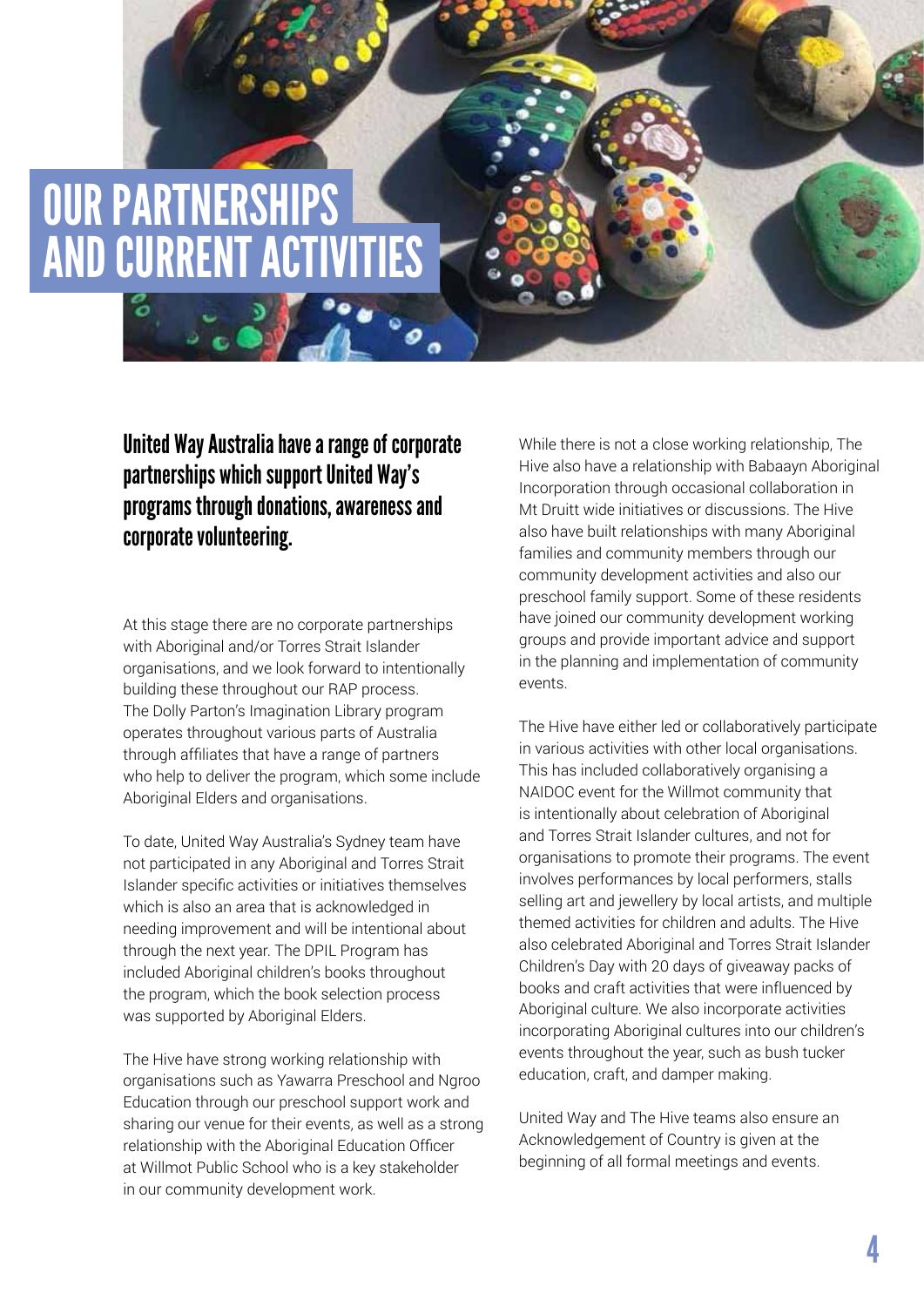

| <b>ACTION</b>                                                                                         | <b>DELIVERABLE</b>                                                                                                                                  | TIMELINE                   | RESPONSIBILITY                     |
|-------------------------------------------------------------------------------------------------------|-----------------------------------------------------------------------------------------------------------------------------------------------------|----------------------------|------------------------------------|
| 1.<br><b>Establish and strengthen</b><br>mutually beneficial<br>relationships with                    | Identify Aboriginal and Torres Strait<br>Islander stakeholders and organisations<br>within our local area or sphere of influence.                   | May 2021                   | Community<br>Engagement<br>Officer |
| <b>Aboriginal and Torres Strait</b><br>Islander stakeholders and<br>organisations.                    | Research best practice and principles<br>that support partnerships with Aboriginal<br>and Torres Strait Islander stakeholders<br>and organisations. | May 2021                   | <b>Hive Director</b>               |
| 2.<br><b>Build relationships through</b><br>celebrating National<br><b>Reconciliation Week (NRW).</b> | Circulate Reconciliation Australia's<br>NRW resources and reconciliation<br>materials to our staff.                                                 | May 2021                   | Head of<br>Partnerships            |
|                                                                                                       | RAP Working Group members to<br>participate in an external NRW event.                                                                               | 27 May -<br>3 June<br>2021 | Head of<br>Partnerships            |
|                                                                                                       | Encourage and support staff and senior<br>leaders to participate in at least one<br>external event to recognise and celebrate<br>NRW.               | 27 May -<br>3 June<br>2021 | Head of<br>Partnerships            |
| 3.<br><b>Promote reconciliation</b><br>through our sphere of<br>influence.                            | Communicate our commitment<br>to reconciliation to all staff.                                                                                       | March 2021                 | CEO                                |
|                                                                                                       | Identify external stakeholders that<br>our organisation can engage with<br>on our reconciliation journey.                                           | August<br>2021             | CEO                                |
|                                                                                                       | Identify RAP and other like-minded<br>organisations that we could approach<br>to collaborate with on our reconciliation<br>journey.                 | September<br>2021          | CEO                                |
| 4.<br>Promote positive race<br>relations through anti-<br>discrimination strategies.                  | Research best practice and policies<br>in areas of race relations and anti-<br>discrimination.                                                      | October<br>2021            | CEO                                |
|                                                                                                       | Conduct a review of HR policies and<br>procedures to identify existing anti-<br>discrimination provisions, and future needs.                        | October<br>2021            | CEO                                |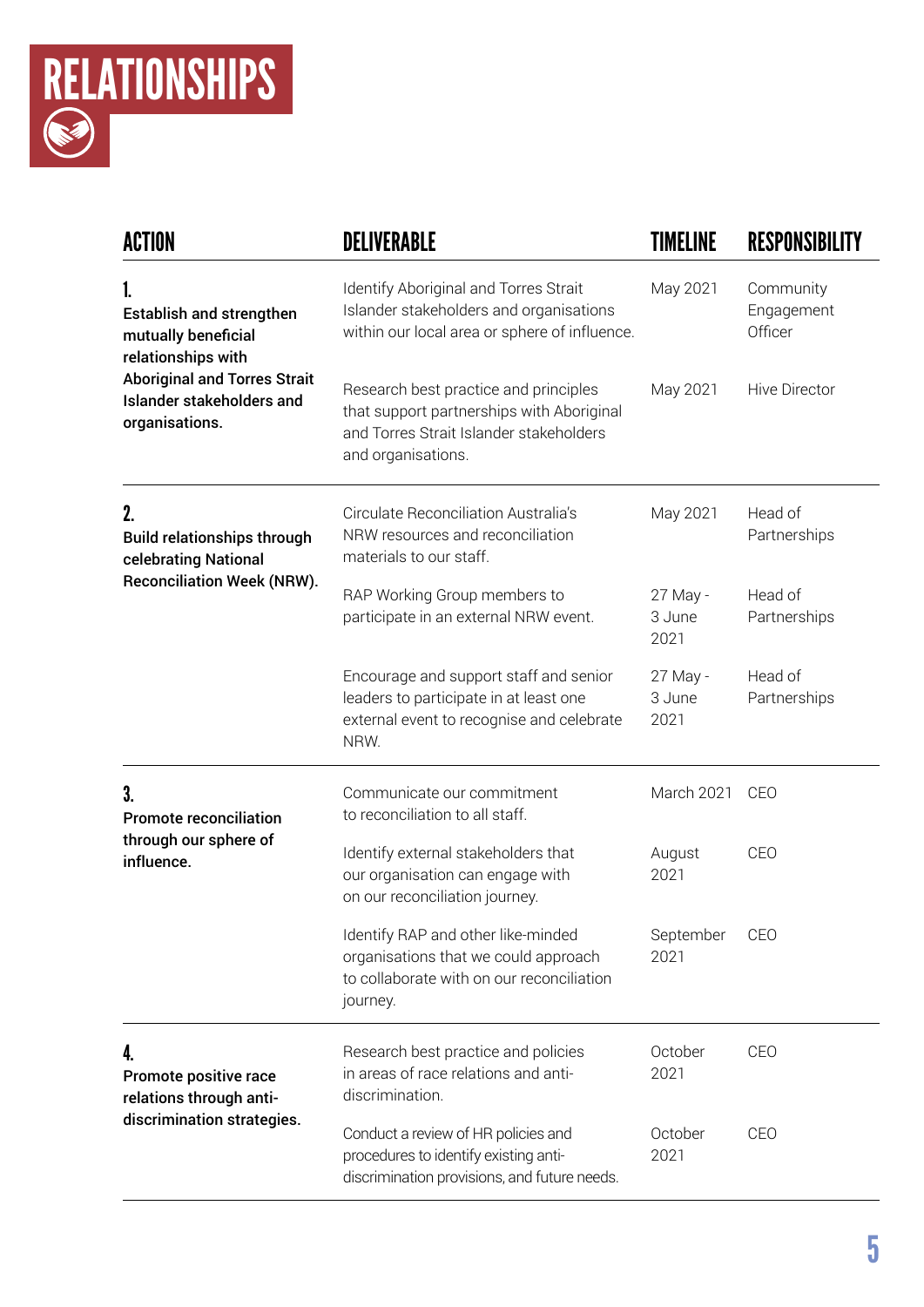

| <b>ACTION</b>                                                                                                                     | <b>DELIVERABLE</b>                                                                                                                                                                                  | TIMELINE                   | <b>RESPONSIBILITY</b>              |
|-----------------------------------------------------------------------------------------------------------------------------------|-----------------------------------------------------------------------------------------------------------------------------------------------------------------------------------------------------|----------------------------|------------------------------------|
| 5.<br>Increase understanding,<br>value and recognition of<br><b>Aboriginal and Torres Strait</b><br>Islander cultures, histories, | Develop a business case for increasing<br>understanding, value and recognition<br>of Aboriginal and Torres Strait Islander<br>cultures, histories, knowledge and rights<br>within our organisation. | March 2021                 | Child Health<br>Project Lead       |
| knowledge and rights<br>through cultural learning.                                                                                | Conduct a review of cultural learning<br>needs within our organisation.                                                                                                                             | March 2021                 | Child Health<br>Project Lead       |
| 6.<br>Demonstrate respect to<br><b>Aboriginal and Torres</b><br><b>Strait Islander peoples by</b>                                 | Develop an understanding of the local<br><b>Traditional Owners or Custodians</b><br>of the lands and waters within our<br>organisation's operational area.                                          | March 2021                 | Community<br>Engagement<br>Officer |
| observing cultural protocols.                                                                                                     | Increase staff's understanding of the<br>purpose and significance behind cultural<br>protocols, including Acknowledgement<br>of Country and Welcome to Country<br>protocols.                        | April 2021                 | Community<br>Engagement<br>Officer |
| 7.<br><b>Build respect for Aboriginal</b><br>and Torres Strait Islander                                                           | Raise awareness and share information<br>amongst our staff about the meaning<br>of NAIDOC Week.                                                                                                     | June 2021                  | Community<br>Engagement<br>Officer |
| cultures and histories by<br>celebrating NAIDOC Week.                                                                             | Introduce our staff to NAIDOC Week<br>by promoting external events in our<br>local area.                                                                                                            | <b>July 2021</b>           | Community<br>Engagement<br>Officer |
|                                                                                                                                   | RAP Working Group to participate<br>in an external NAIDOC Week event.                                                                                                                               | First week<br>in July 2021 | Community<br>Engagement<br>Officer |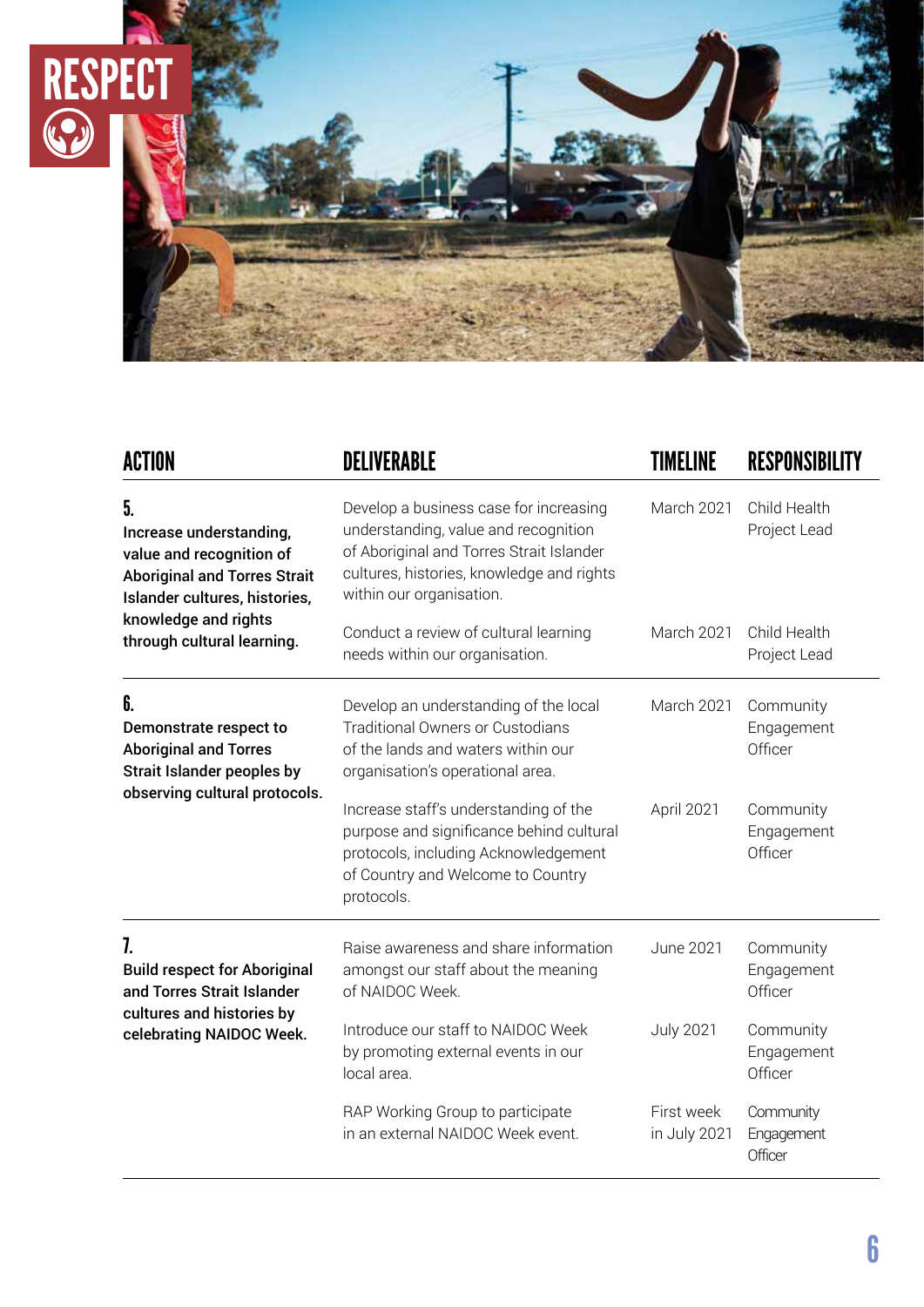

| <b>ACTION</b>                                                                                                                                                    | <b>DELIVERABIE</b>                                                                                                                                             |                   |                         |
|------------------------------------------------------------------------------------------------------------------------------------------------------------------|----------------------------------------------------------------------------------------------------------------------------------------------------------------|-------------------|-------------------------|
| 8.<br>Improve employment<br>outcomes by increasing<br><b>Aboriginal and Torres</b><br>Strait Islander recruitment,<br>retention and professional<br>development. | Develop a business case for Aboriginal<br>and Torres Strait Islander employment<br>within our organisation.                                                    | September<br>2021 | Hive Director           |
|                                                                                                                                                                  | Build understanding of current Aboriginal<br>and Torres Strait Islander staffing<br>to inform future employment and<br>professional development opportunities. | November<br>2021  | Hive Director           |
| 9.<br><b>Increase Aboriginal and</b><br><b>Torres Strait Islander supplier</b><br>diversity to support improved                                                  | Develop a business case for procurement<br>from Aboriginal and Torres Strait Islander<br>owned businesses.                                                     | September<br>2021 | Financial<br>Controller |
| economic and social<br>outcomes.                                                                                                                                 | Investigate Supply Nation membership.                                                                                                                          | November<br>2021  | Financial<br>Controller |

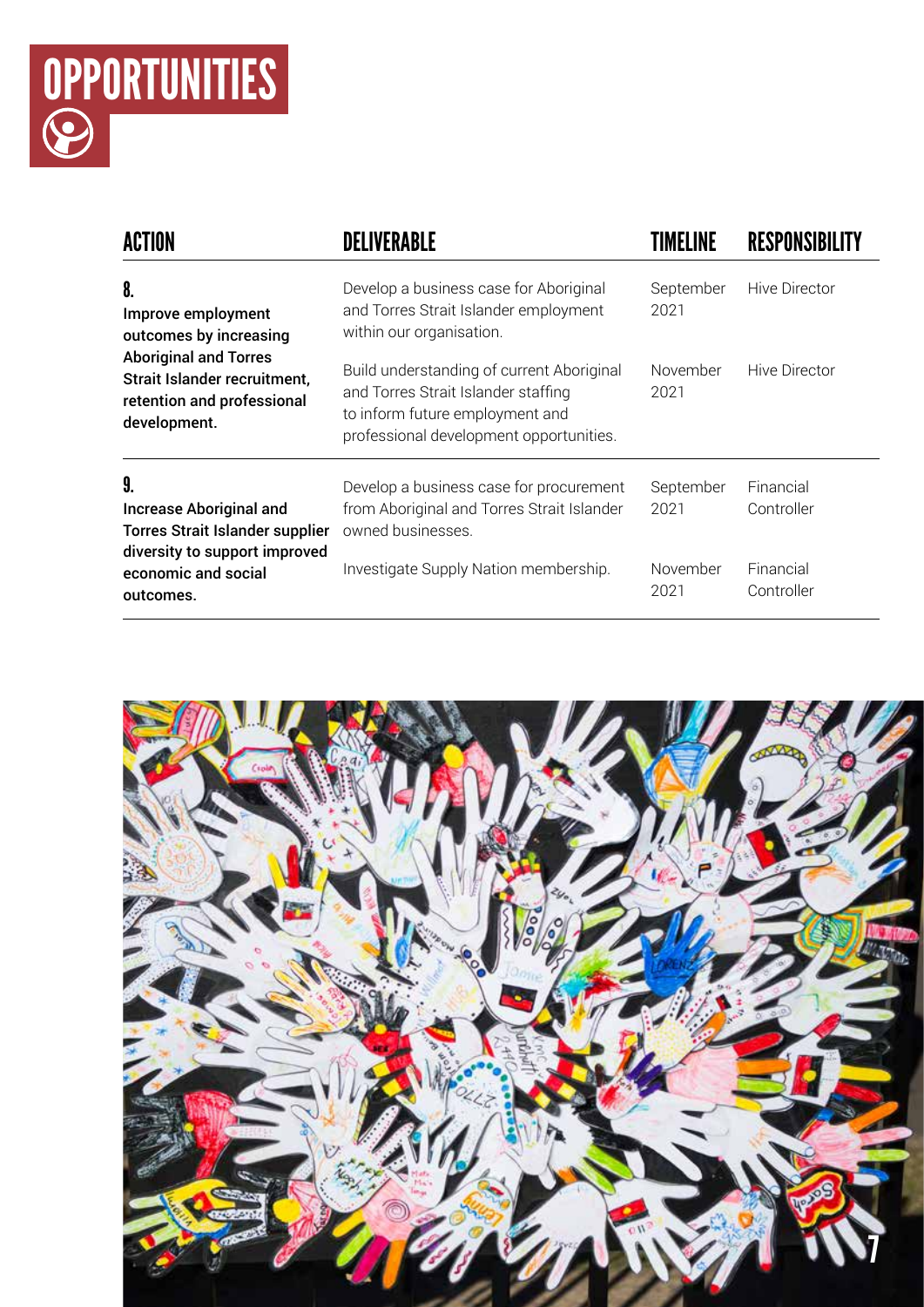

| <b>ACTION</b>                                                                                                                                                | DELIVERABLE                                                                                            | <b>TIMELINE</b>         | <b>RESPONSIBILITY</b>        |
|--------------------------------------------------------------------------------------------------------------------------------------------------------------|--------------------------------------------------------------------------------------------------------|-------------------------|------------------------------|
| 10.<br>Establish and maintain an                                                                                                                             | Form a RWG to govern RAP<br>implementation.                                                            | March 2021              | Child Health<br>Project Lead |
| effective RAP Working Group<br>(RWG) to drive governance<br>of the RAP.                                                                                      | Draft a Terms of Reference for the RWG                                                                 | April 2021              | Child Health<br>Project Lead |
|                                                                                                                                                              | Establish Aboriginal and Torres Strait<br>Islander representation on the RWG.                          | November<br>2021        | Child Health<br>Project Lead |
| 11.<br>Provide appropriate support                                                                                                                           | Define resource needs for RAP<br>implementation.                                                       | March 2021              | CEO                          |
| for effective implementation<br>of RAP commitments.                                                                                                          | Engage senior leaders in the delivery<br>of RAP commitments.                                           | March 2021              | CEO                          |
|                                                                                                                                                              | Define appropriate systems and capability<br>to track, measure and report on RAP<br>commitments.       | May 2021                | CEO                          |
| 12.<br><b>Build accountability and</b><br>transparency through<br>reporting RAP achievements,<br>challenges and learnings<br>both internally and externally. | Complete and submit the annual RAP<br>Impact Measurement Questionnaire<br>to Reconciliation Australia. | 30<br>September<br>2021 | Child Health<br>Project Lead |
| 13.<br><b>Continue our reconciliation</b><br>journey by developing our<br>next RAP.                                                                          | Register via Reconciliation Australia's<br>website to begin developing our next RAP.                   | November<br>2021        | Child Health<br>Project Lead |

.............